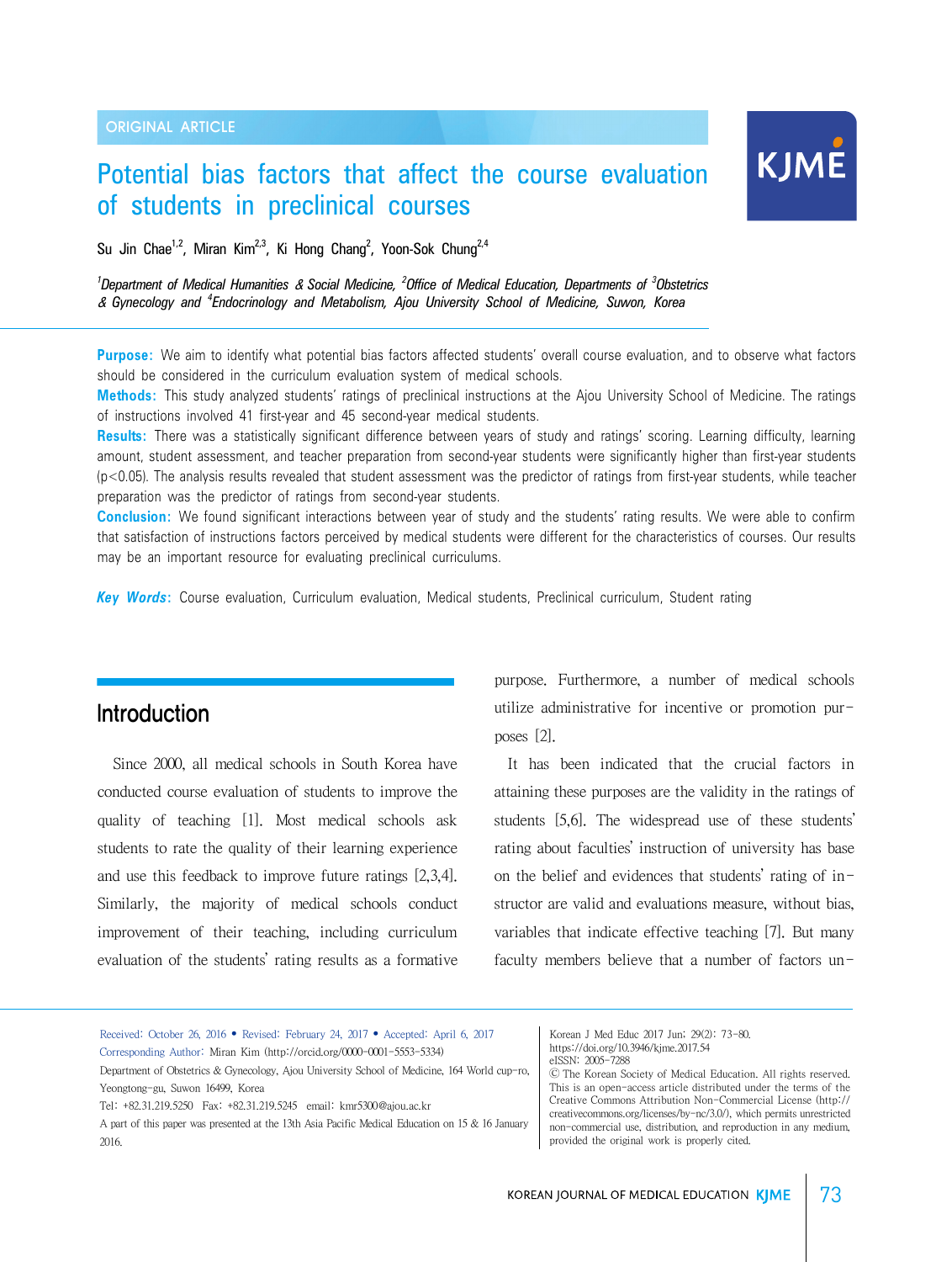related to teaching effectiveness bias student responses on students' instruction and course evaluation [8]. By definition, the bias in the students' rating of teaching is that it is a circumstance that unduly influences a teacher's ratings, although it has nothing to do with the teacher's teaching effectiveness [9].

 A lot of researcher has been examined a number of factors that have the potential to bias students' ratings of their teacher and course, including (1) course characteristics such as class size, discipline, and difficulty level of the course; (2) student characteristics such as sex, grade point average, and attitude toward the instructor; (3) instructor characteristics such as personality, research productivity, and seductiveness; (4) circumstances under which evaluations are made such anonymity of student raters, purpose of ratings, and presence of instructor during rating [10,11,12]. This means that these factors are not only more importance factors, but also these factors are possible affect to students' rating of teaching.

 Can the results of previous studies be applied to medical schools? The present research started with this question. The results of these prior reports have mostly been derived from studies unrelated to medical education. Since medical education differs considerably from other nonmedical settings, an analysis of factors influencing overall student ratings with a focus on medical education is critical.

 Such ratings of medical students to date have been indicated to be derived from academic fields that have been irrespective of medical education environments. Since there exist distinctive features of medical education compared to higher education, an analysis of factors that influence student ratings with a specific focus on medical education settings is needed. Such differences are conceivable given that undergraduate medical curricula differ from other higher education curricula in many respects. For example, many professors and lecturers participate in weekly teams to teach block lectures in a single medical school curriculum [13]. Medical school teaching methods are also markedly diverse. For example, most subjects place priority on laboratory and clinical training, making other educational activities such as conferences and small group learning difficult to be evaluated objectively. Current medical schools provide teaching and performance examinations that are more diversified compared to other nonmedical courses, including modalities such as problem-based learning, team-based learning, case-based learning, objective structured clinical examination, and clinical performance examination. Therefore, course evaluations in medical education must incorporate its unique features, and interpretation of obtained results should be used as a foundation for their medical curriculums [14].

 The present research focuses not on the difference between medical and non-medical education, but on the structures within a preclinical courses in a single medical academic setting. Courses described herein are instruction, method of education, instructor, student, and examination. In other words, Discipline may be distinguished as basic and clinical courses, educational methods may differ according to different instructors, the number of lecturers may differ according to type of courses, and exam procedures may also be diverse within medical education courses.

 In this paper, we assume that there is a difference within the preclinical courses. Our aim is to identify what potential bias factors affected the overall course evaluation of students in preclinical courses. Furthermore, we attempt to observe what factors should be considered in the application of curriculum evaluation system of medical schools.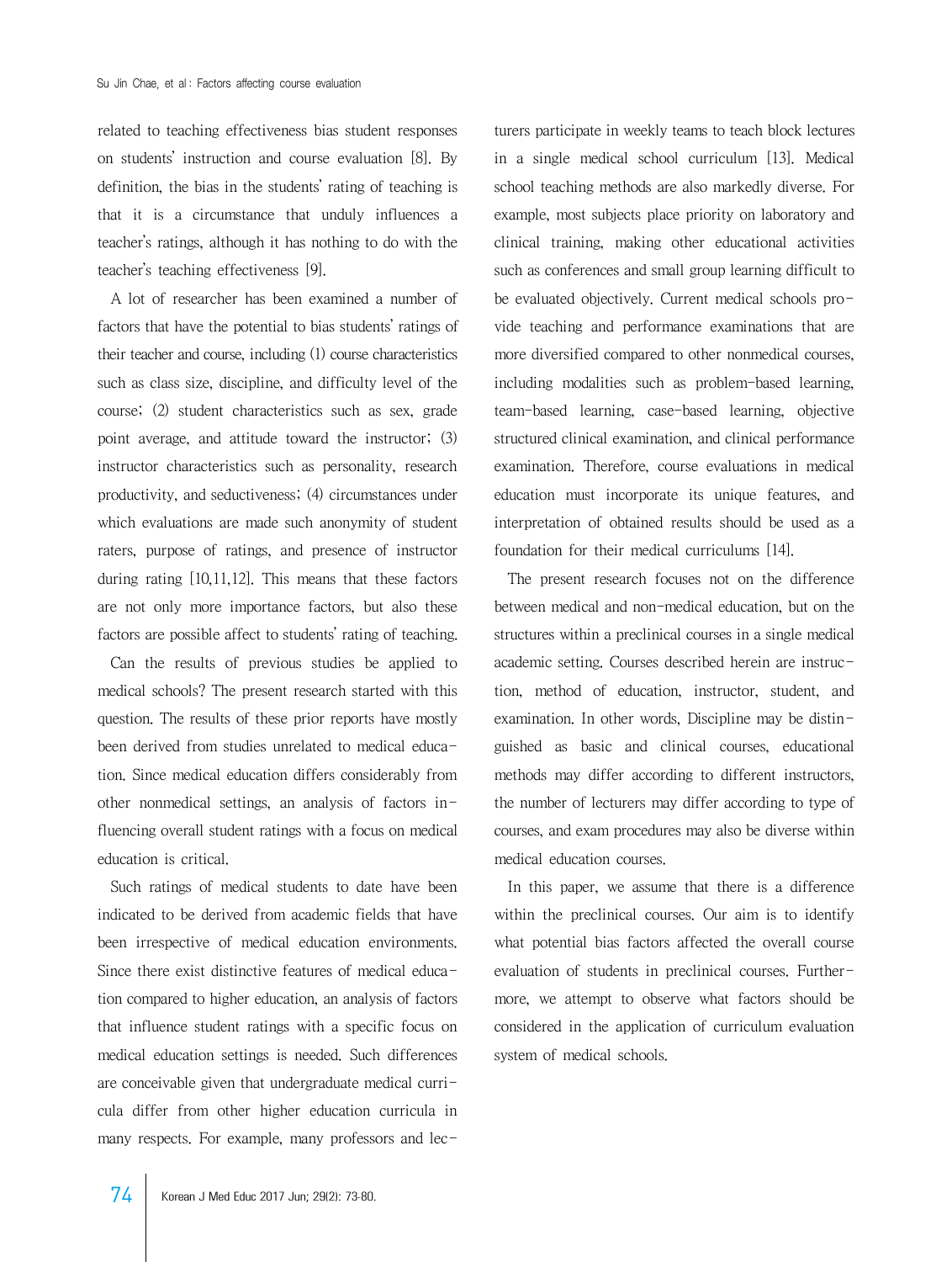## Subjects and methods

## 1. Features of preclinical courses of Ajou University School of Medicine

 The preclinical courses in Ajou University School of Medicine (AUSOM) was divided into basic medical science and organ based integrated courses. Table 1 shows the course characteristics such as period, discipline, number of teachers, instructional methods, grading methods in first- and second-year courses. Students take part in the basic medical science instructions for 21 weeks in their first year and in the organ based integrated course for 36 weeks until the beginning of the third-year clerkship. For basic medical science instructions, the mean number of faculty per curriculum participating in the team teaching was 5.8, and the small group learning consisted of 9.9% of the total lecture time, and the students were tested once a week by written exam. On the other hand, small group learning consisted of 17% of the total lecture time for the organ based integrated course. Student assessment comprised of not only written exams, but also quizzes, oral presentations essays, and oral tests. Those faculty participating in the integrated courses numbered 21 per course.

### 2. Methodology

 This study analyzed students' ratings of preclinical 22 courses at AUSOM in 2014. All first- and second-year students completed students' ratings of course evaluations using online system after final test after each course. This study involved 41 first-year and 45 secondyear medical students.

 The nine dimensions of the SEEQ (Student's Evaluation of Educational Quality) were developed by Marsh [7] in 1984. The Office of Medical Education in AUSOM has developed similar systems. Questionnaire items have formulated by the Office of Medical Education were that

#### Table 1. Course Characteristics of First- and Second-Year Curriculum

| Variable                                                     | First year $(n = 41)$   | Second year $(n=45)$        |  |
|--------------------------------------------------------------|-------------------------|-----------------------------|--|
| Period (wk)                                                  |                         | 36                          |  |
| Discipline                                                   | Basic medical science   | Organ based integration     |  |
| Mean no. of teachers                                         | 5.8                     | 21.2                        |  |
| Small group learning proportion of total instruction (%) 9.9 |                         | 17.7                        |  |
| Grading method                                               | Written exam every week | Written exam every 2 wk 10% |  |
|                                                              | formative assessment    |                             |  |

### Table 2. Contents of Course Evaluation

| Factor                 | Contents                                                              |
|------------------------|-----------------------------------------------------------------------|
| 1. Learning difficulty | The course was appropriate for student's level                        |
| 2. Learning amount     | The workload of the course was appropriate                            |
| 3. Learning objectives | Learning objectives were clear                                        |
| 4. Learning material   | Learning materials posted on the online curriculum system were useful |
| 5. Relevance           | Contents between instructions were organically relevant               |
| 6. Student assessment  | Student assessment tested contents actually taught                    |
| 7. Teacher preparation | Lecturers prepared their instructions with care                       |
| 8. Satisfaction        | Overall, this instruction was satisfactory                            |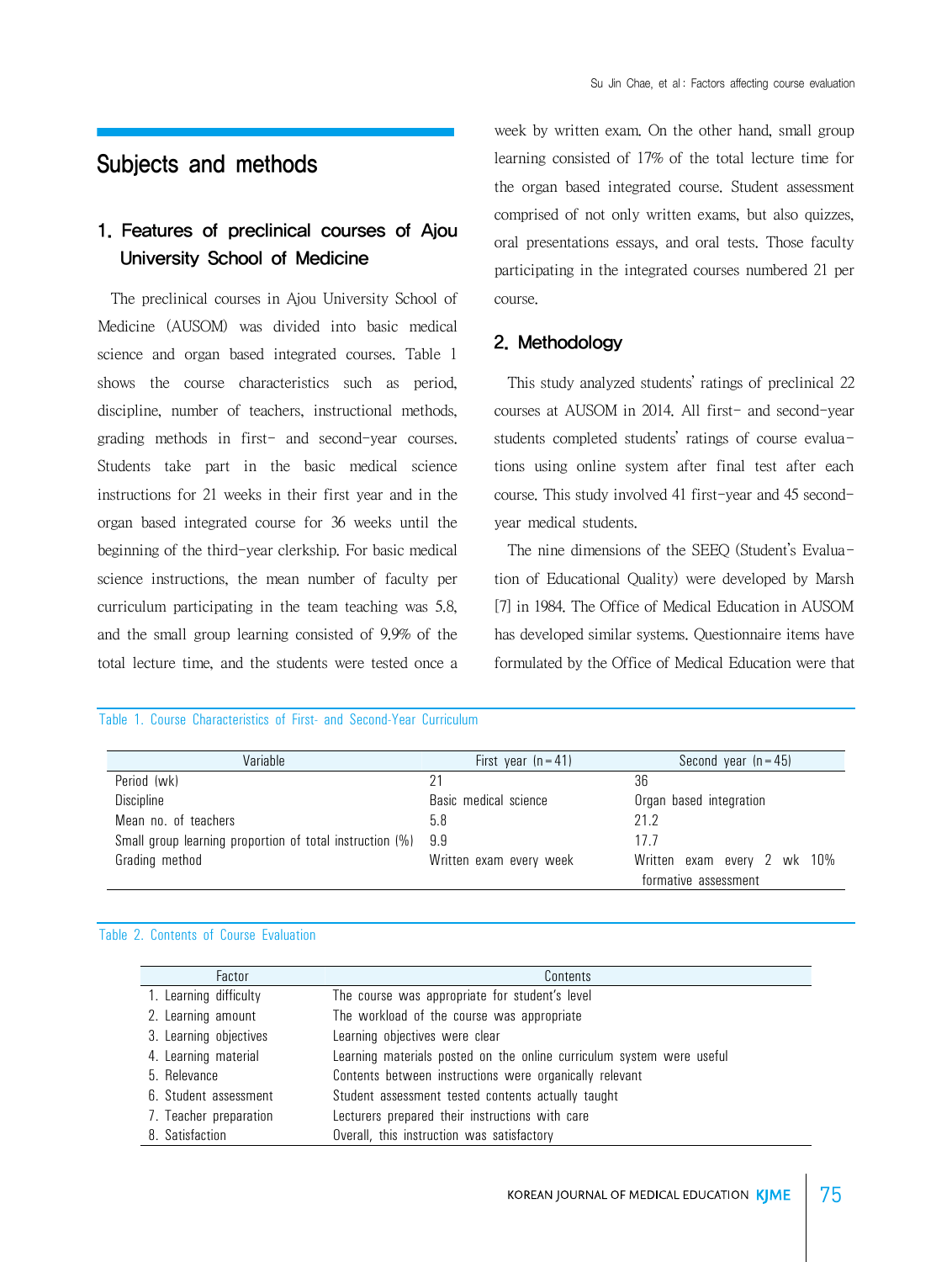learning difficulty, learning amount, objectives, materials, relevance, student assessment, teacher's preparation, and overall satisfaction (Table 2). Questionnaire of course evaluations contained eight items whereby each item represents one factor. Each item was evaluated using 5-point Likert-type scale (score of 1 indicating strongly disagree to score of 5 indicating strongly agree). The Cronbach  $\alpha$  value of course evaluations was 0.86. IBM SPSS ver. 22.0 (IBM Corp., Armonk, USA) was used for statistical data analysis using t-test and multiple linear regression.

## **Results**

## 1. Differences between year of study and students' ratings of course evaluation

 Differences between years of study and students' ratings of course evaluation are shown in Table 3. Based on data learning difficulty, learning amount, student assessment,

and teacher preparation, the satisfaction of second-year students was significantly (p<0.05) different than that of first-year students.

## 2. Factors affecting students' overall satisfaction of course

 Results of multiple regression analysis stratified by year of study are shown in Table 4. Learning difficulty, learning amount, objectives, materials, relevance, student assessment, and teacher preparation had 61% (firstyear: F=56.05, p<0.001), 62% (second-year: F=66.35, p<0.001) explanatory power for overall satisfaction of instructions.

 In detail, significant difference between year of study and the above factors were found. For first-year students, student assessment ( $\beta$ =0.42), learning difficulty ( $\beta$ = 0.26), teacher preparation ( $\beta$ =0.24), and relevance ( $\beta$ = 0.09), respectively, significantly explained overall satisfaction of instructions. For second-year students, teacher readiness ( $\beta$ =0.28), learning amount  $(\beta=0.21)$ , learning difficulty  $(\beta=0.20)$ , relevance  $(\beta=0.21)$ 

Table 3. Difference between Year of Study and Students' Ratings of Course Evaluation

| Factor              | Year           | No. | Mean $\pm$ SD   | t-value | p-value |
|---------------------|----------------|-----|-----------------|---------|---------|
| Learning difficulty |                | 255 | $3.78 \pm 0.98$ | $-3.04$ | 0.002   |
|                     | $\overline{2}$ | 294 | $4.02 \pm 0.86$ |         |         |
| Learning amount     |                | 256 | $3.60 \pm 1.05$ | $-3.74$ | 0.010   |
|                     | $\overline{2}$ | 293 | $3.91 \pm 0.92$ |         |         |
| Learning objectives |                | 256 | $3.89 \pm 0.93$ | $-1.33$ | 0.182   |
|                     | $\overline{2}$ | 294 | $4.00 \pm 0.96$ |         |         |
| Learning material   | 1              | 255 | $4.08 \pm 0.92$ | 0.05    | 0.958   |
|                     | $\overline{2}$ | 294 | $4.07 \pm 0.89$ |         |         |
| Relevance           | 1              | 256 | $3.89 \pm 0.87$ | $-0.08$ | 0.936   |
|                     | $\overline{2}$ | 293 | $3.90 \pm 0.85$ |         |         |
| Student assessment  |                | 256 | $3.47 \pm 1.11$ | $-3.25$ | 0.001   |
|                     | $\overline{2}$ | 294 | $3.75 \pm 0.90$ |         |         |
| Teacher preparation | 1              | 255 | $4.07 \pm 0.84$ | $-1.99$ | 0.047   |
|                     | 2              | 293 | $4.20 \pm 0.73$ |         |         |
| Satisfaction        | 1              | 256 | $3.71 \pm 0.94$ | $-4.52$ | 0.010   |
|                     | 2              | 291 | $4.05 \pm 0.77$ |         |         |

SD: Standard deviation.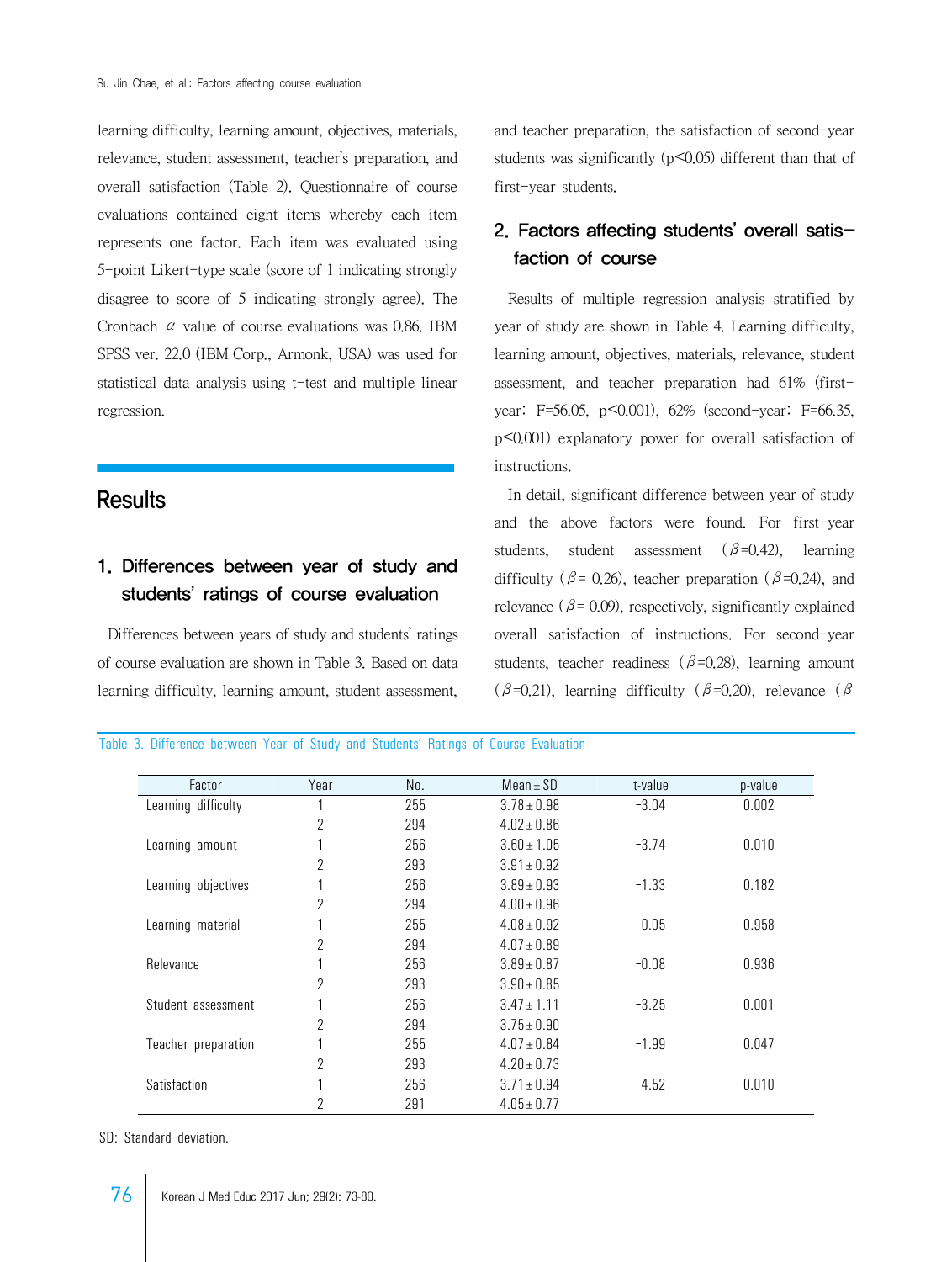|                     | First year            |         | Second year           |         |
|---------------------|-----------------------|---------|-----------------------|---------|
|                     | $\beta$ Weight        | p-value | $\beta$ Weight        | p-value |
| Learning difficulty | 0.26                  | 0.000   | 0.20                  | 0.000   |
| Learning amount     | 0.01                  | 0.763   | 0.21                  | 0.000   |
| Learning objective  | $-0.05$               | 0.253   | 0.04                  | 0.290   |
| Learning material   | 0.05                  | 0.288   | 0.03                  | 0.514   |
| Relevance           | 0.09                  | 0.050   | 0.15                  | 0.001   |
| Student assessment  | 0.42                  | 0.000   | 0.10                  | 0.034   |
| Teacher preparation | 0.24                  | 0.000   | 0.28                  | 0.000   |
| $R^2$               | 0.62                  |         | 0.62                  |         |
| Adjusted $R^2$      | 0.61                  |         | 0.61                  |         |
| $F$ (p-value)       | $56.05$ ( $< 0.001$ ) |         | $66.35$ ( $< 0.001$ ) |         |

Table 4. Factors Affecting Students' Overall Satisfaction Ratings in Course Evaluation

 $=0.15$ ), and student assessment ( $\beta=0.10$ ), respectively significantly explained overall satisfaction of course  $(p<0.05)$ .

### **Discussion**

 The students' ratings of instruction in medical education had been designated as a basic standard in medical school accreditation. Hence, the awareness and interest have increased with regard to the ratings of instruction process. Many medical schools currently employ students' ratings of course evaluations through curriculum evaluation, feedback to course directors, improvement of educational contents, and data collection to facilitate faculty appointment and promotion [15].

 In this present study, we investigated the potential bias factors of curriculum influencing students' overall ratings and we attempted to ascertain whether these factors may play a role as tools in curriculum evaluation. The results observed in this study showed that students' ratings of course evaluations were significantly different when years of study were different. Scores relating to learning difficulty, learning amount, student assessment, teacher readiness, and satisfaction scores from second-year students were higher compared to those from first-year

students. In other words, the satisfaction of instruction scores from second-year students who took the organ based integrated instructions were higher than those from first-year students who took basic medicine instructions. In addition, our analysis of factors affecting students' ratings of course evaluations results for each student year demonstrated that student assessment was by far the strongest predictor of overall rating for first-year students, whereas teacher preparation was the one that influenced the overall ratings of second-year students. The learning difficulty and learning amount significantly influenced ratings of instruction's results of both first and second years.

 In summary, we were able to confirm that satisfaction of instructions factors perceived by medical students were different for each academic year, depending on the characteristics of each instruction. It also can provide the instructor with information on the accomplishment of particular learning outcomes and on the level of satisfaction with and influence of various courses including the planning, organizing of contents, teaching methods, grading practices, and feedback and so forth. These information can be used by the instructor to enrich and improve the course.

 If this is true, then how does elucidation of factors that affect students' evaluation influence education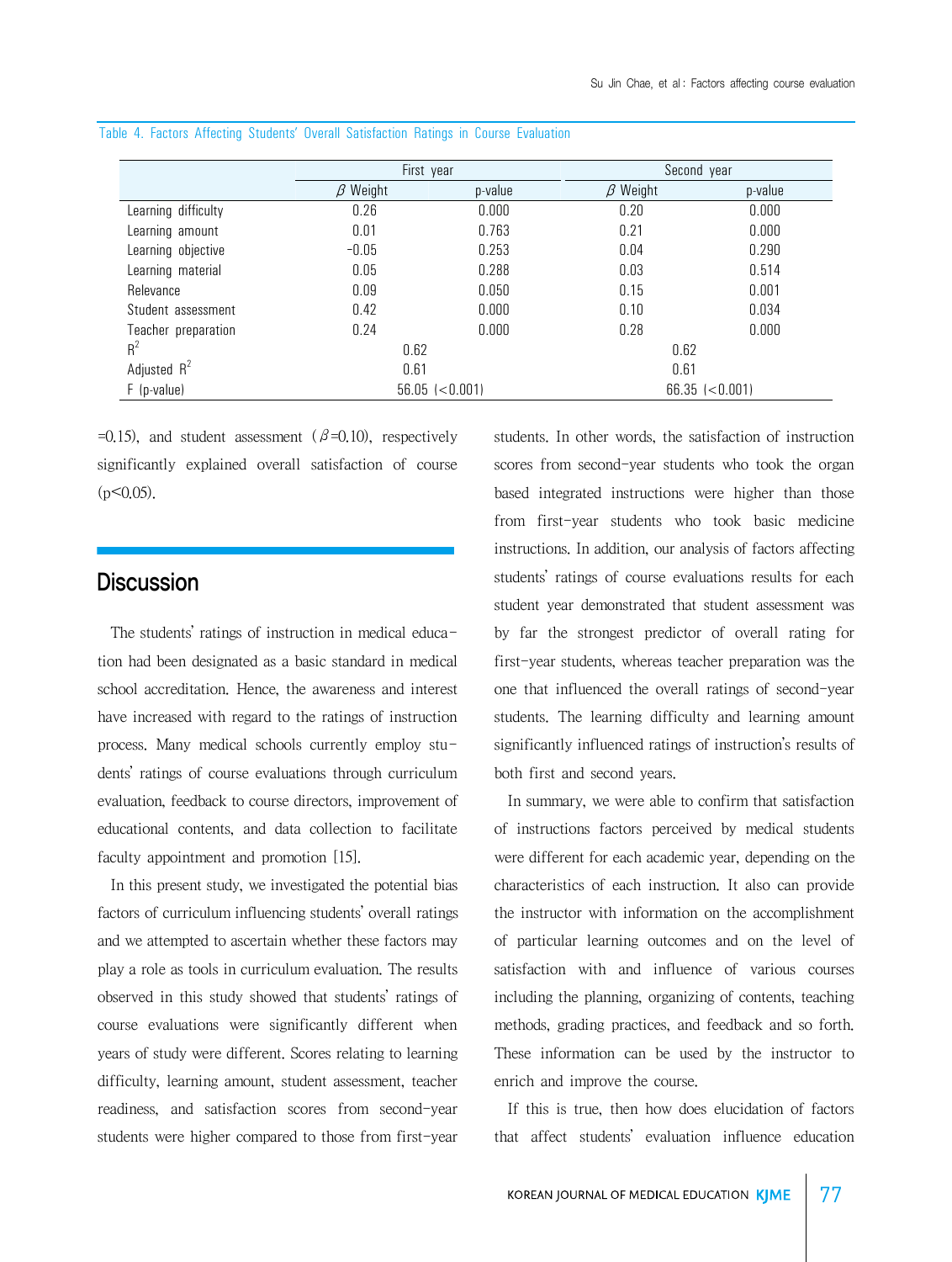restructuring and reform? After the Flexner report of 1910 [16], many educational institutions were in a dilemma as to the educational curriculum for nurturing able persons, a goal of many universities [17,18]. For example, there is a debate as to whether the medical school curriculum should be an integrated or separate basic science and clinical instruction, and if so in what manner should it be integrated or combined [19,20]. The students who have received basic science and humanities courses begin by facing a tremendous quantity of new learning material when entering the medical curriculum which may lead to marked stress and academic failure. To overcome these obstacles, there exists a necessity to objectively assess and ascertain what the educational process factors are that are a basis for medical school education for medical students [21].

 Through results of this study, we would suggest two important messages. First, it is an improvement of the student assessment system. There are not many schools that have more examinations than medical schools. Irrespective of the type of assessment, all medical school students experience anxiety, depression, and negative psychology, and this is one of the significant factors in the assessment of curriculum assessment. University organizations should place priorities not on interuniversity competition, but should place emphasis on inter-university cooperation, should avoid anxiety inducing programs and enhance student assessment systems that are fun and interesting. In particular, we feel that there is a need for close examination of difficulty and fairness of examination perception by medical students, especially in the fields of the basic sciences.

 Second, it is an improvement of the team-teaching curriculum. Teachers participate in teams to teach block lectures in preclinical curriculum. To evaluate the teaching quality of an individual teacher in multiteacher contexts is not easy. There should be a restriction in the number of teachers who partake in the team teaching so as to strengthen the quality of the curriculum. Medical schools differ from others in that teachers provide lectures that are 1–2 hours per lecture. While this system may entail the advantages of team teaching, it is difficult to achieve uniformity within one subject and continuity within the lecture contents [13].

 Obviously, this study has some limitations. First, subjects were from a single education institution with about 40 students enrolled each year. Second, the evaluation process entailed only preclinical curriculum portion, which may not represent the majority of medical schools in South Korea. Nonetheless, this investigation is a step towards addressing the evaluation of medical school curriculum.

In conclusion, we found significant interactions between year of study and the students' rating results. we identified potential bias factors that affect the course evaluation of students in preclinical courses are student assessment, teacher preparation, learning difficulty, learning amount, and satisfaction of instructions factors perceived by medical students were different for the characteristics of courses. Our results provide insight into future research pertaining to medical school curriculum evaluation.

#### ORCID:

Su Jin Chae: http://orcid.org/0000-0003-3060-8933; Miran Kim: http://orcid.org/0000-0001-5553-5334; Ki Hong Chang: http://orcid.org/0000-0002-3627-5642; Yoon-Sok Chung: http://orcid.org/0000-0003-0179-4386 Acknowledgements: None. Funding: None.

Conflicts of interest: None.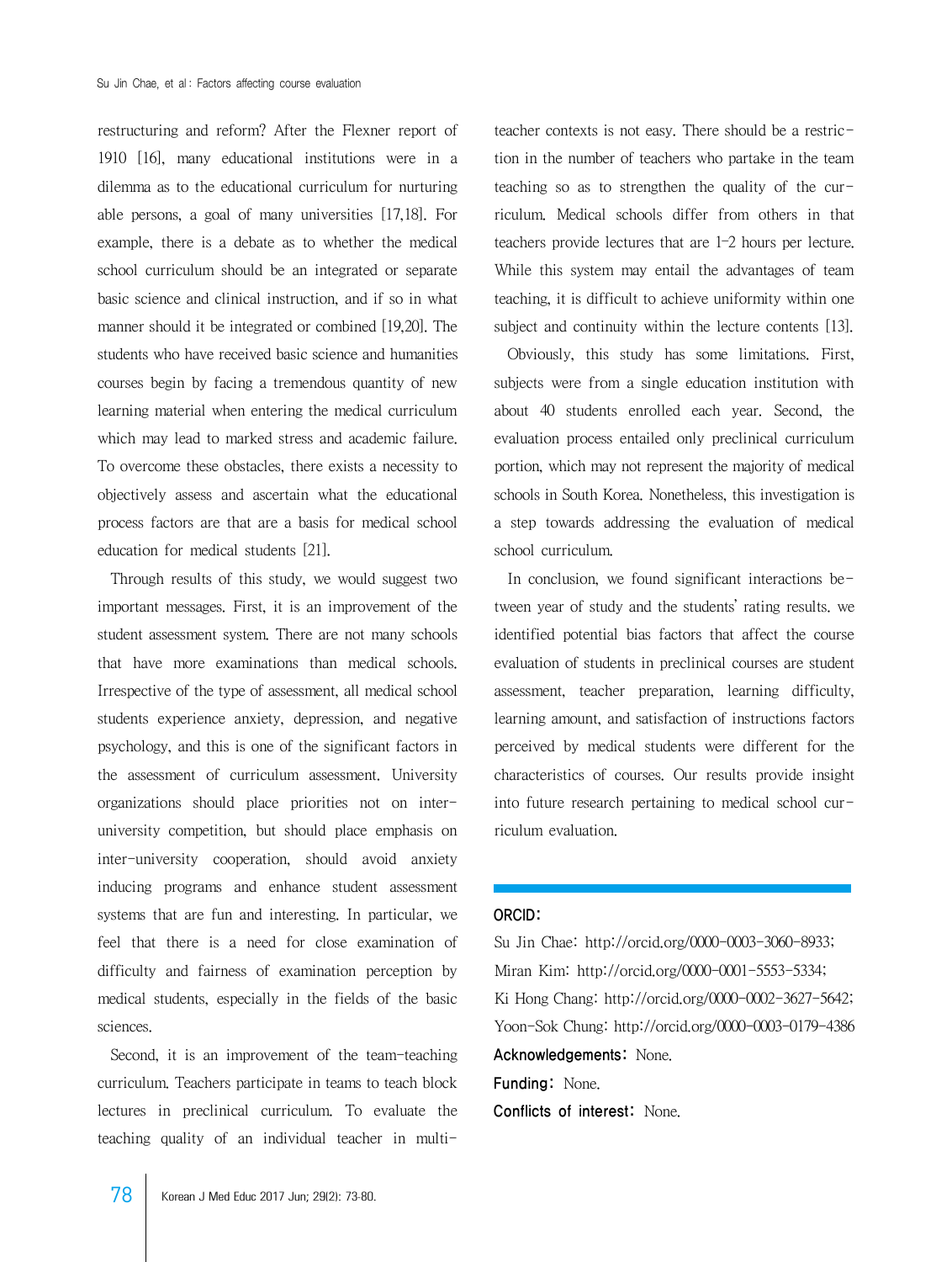## References

- 1. Chae SJ, Choung YH, Chung YS. Factors that influence student ratings of instruction. Korean J Med Educ 2015; 27: 19-25.
- 2. Elzubeir M, Rizk D. Evaluating the quality of teaching in medical education: are we using the evidence for both formative and summative purposes? Med Teach 2002; 24: 313-319.
- 3. Donnon T, Delver H, Beran T. Student and teaching characteristics related to ratings of instruction in medical sciences graduate programs. Med Teach 2010; 32: 327-332.
- 4. Woloschuk W, Coderre S, Wright B, McLaughlin K. What factors affect students' overall ratings of a course? Acad Med 2011; 86: 640-643.
- 5. Stratton TD, Witzke DB, Freund MJ, Wilson MT, Jacob RJ. Validating dental and medical students' evaluations of faculty teaching in an integrated, multi-instructor course. J Dent Educ 2005; 69: 663-670.
- 6. Schonrock-Adema J, Heijne-Penninga M, Van Hell EA, Cohen-Schotanus J. Necessary steps in factor analysis: enhancing validation studies of educational instruments. The PHEEM applied to clerks as an example. Med Teach 2009; 31: e226-e232.
- 7. Marsh HW. Students' evaluations of university teaching: dimensionality, reliability, validity, potential baises, and utility. J Educ Psychol 1984; 76: 707-754.
- 8. Howard GS, Conway CG, Maxwell SE. Construct validity of measures of college teaching effectiveness. J Educ Psychol 1985; 77: 187-196.
- 9. Centra JA. Reflective faculty evaluation: enhancing teaching and determining faculty effectiveness. San Francisco, USA: Jossey-Bass; 1993.
- 10. Feldman KA. Class size and college students' evaluations of teachers and courses: a closer look. Res High Educ

1984; 21: 45-116.

- 11. Feldman KA. College students' views of male and female college teachers: part I. evidence from the social laboratory and experiments. Res High Educ 1992; 33: 317-375.
- 12. Hofman JE, Kremer L. Attitudes toward higher education and course evaluation. J Educ Psychol 1980; 72: 610-617.
- 13. Stratton TD, Witzke DB, Jacob RJ, Sauer MJ, Murphy-Spencer A. Medical students' ratings of faculty teaching in a multi-instructor setting: an examination of monotonic response patterns. Adv Health Sci Educ Theory Pract 2002; 7: 99-116.
- 14. Leamon MH, Fields L. Measuring teaching effectiveness in a pre-clinical multi-instructor course: a case study in the development and application of a brief instructor rating scale. Teach Learn Med 2005; 17: 119-129.
- 15. Chae SJ, Lim KY. An analysis of course evaluation programs at Korean medical schools. Korean J Med Educ 2007; 19: 133-142.
- 16. Beck AH. The Flexner report and the standardization of American medical education. JAMA 2004; 291: 2139-2140.
- 17. Frank JR, Snell LS, Cate OT, Holmboe ES, Carraccio C, Swing SR, Harris P, Glasgow NJ, Campbell C, Dath D, Harden RM, Iobst W, Long DM, Mungroo R, Richardson DL, Sherbino J, Silver I, Taber S, Talbot M, Harris KA. Competency-based medical education: theory to practice. Med Teach 2010; 32: 638-645.
- 18. Huang L, Cheng L, Cai Q, Kosik RO, Huang Y, Zhao X, Xu GT, Su TP, Chiu AW, Fan AP. Curriculum reform at Chinese medical schools: what have we learned? Med Teach 2014; 36: 1043-1050.
- 19. Bandiera G, Boucher A, Neville A, Kuper A, Hodges B. Integration and timing of basic and clinical sciences education. Med Teach 2013; 35: 381-387.
- 20. Brauer DG, Ferguson KJ. The integrated curriculum in